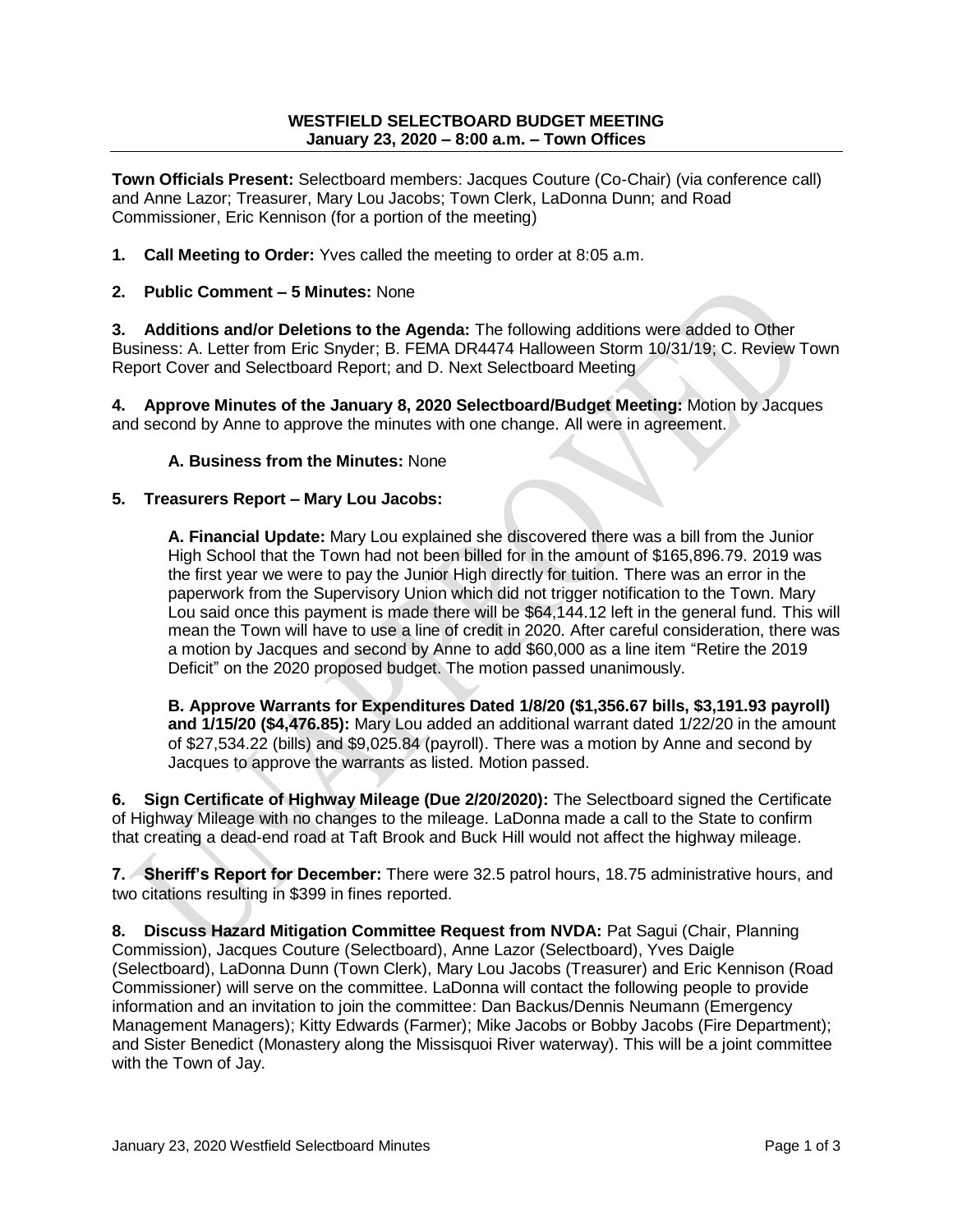**9. Review Auditor's Report:** The Selectboard reviewed the Auditors Statement and Management Report.

The following comments/suggestions were made to address the Auditors concerns:

- Jacques suggested signing a Conflict of Interest Policy at the March Organizational Meeting.
- The Purchasing Policy will be signed each year at the March Organizational Meeting of the Selectboard.
- Mary Lou said she will balance the checkbook each month, as soon as the statement is available.
- LaDonna stated the Listers are working on an assessment for each town building as part of the town-wide reassessment. Mary Lou and LaDonna will work on this and report back to the Selectboard once a comparison can be made of the assessed value vs. the insured value.

There was a motion by Jacques and second by Anne to acknowledge receipt and review of the Auditors report for 2019. All were in agreement. The Auditors will be contacted to provide a signed copy of their reports.

## **10. Review and Approve 2018 General Government & Highway Budgets (emailed in advance):**

Final adjustments were made to the budget including:

- Decreasing income from \$54,000 to \$52,000 for State Aid to Highways on the Highway Budget to make it more in line with the actual in 2019 (\$51,979.16).
- Removed the income for Interest on Grader CD because this is a balance sheet item not money available for use in the general fund.

Mary Lou will send a final version to the Selectboard prior to submitting to LaDonna for the Town Report.

Eric discussed with the Selectboard the parking problem he is experiencing some Recycling Saturdays when there is road work being done. Eric requested signs be put up on the four Town Garage bays. He offered to purchase the signs himself, which would read: No parking in front of garage doors. He also requested putting up saw horses in front of the bay doors until people get used to the idea of not parking there. He stated it is a liability issue for Kennison and Son Excavating as well as the Town. He said there have been indications that people have been on the equipment in the garage. He said this is also a liability issue. The Selectboard was in agreement to put up the signs, saw horses and lock the door between the Recycling Bay and the Town Garage when the Recycling Center is not open.

**11. Review and Approve Warning for Town Meeting, March 3, 2020 (emailed in advance):** Following review and calculation of the numbers for Article 6 and Article 7 of the Warning, there was a motion by Yves and second by Jacques to approve the Warning. Motion passed. LaDonna is waiting on the final school articles to complete the School Warning.

## **12. Other Business:**

**A. Letter from Eric Snyder:** The Selectboard reviewed the letter regarding Second Amendment Sanctions. Anne commented that all Town Officials take an oath to uphold the Vermont Constitution. No action was required.

**B. FEMA DR4474 Halloween Storm 10/31/19:** It was decided Anne will attend the statewide Applicant Briefing in Morristown. The application for assistance deadline is February 14,